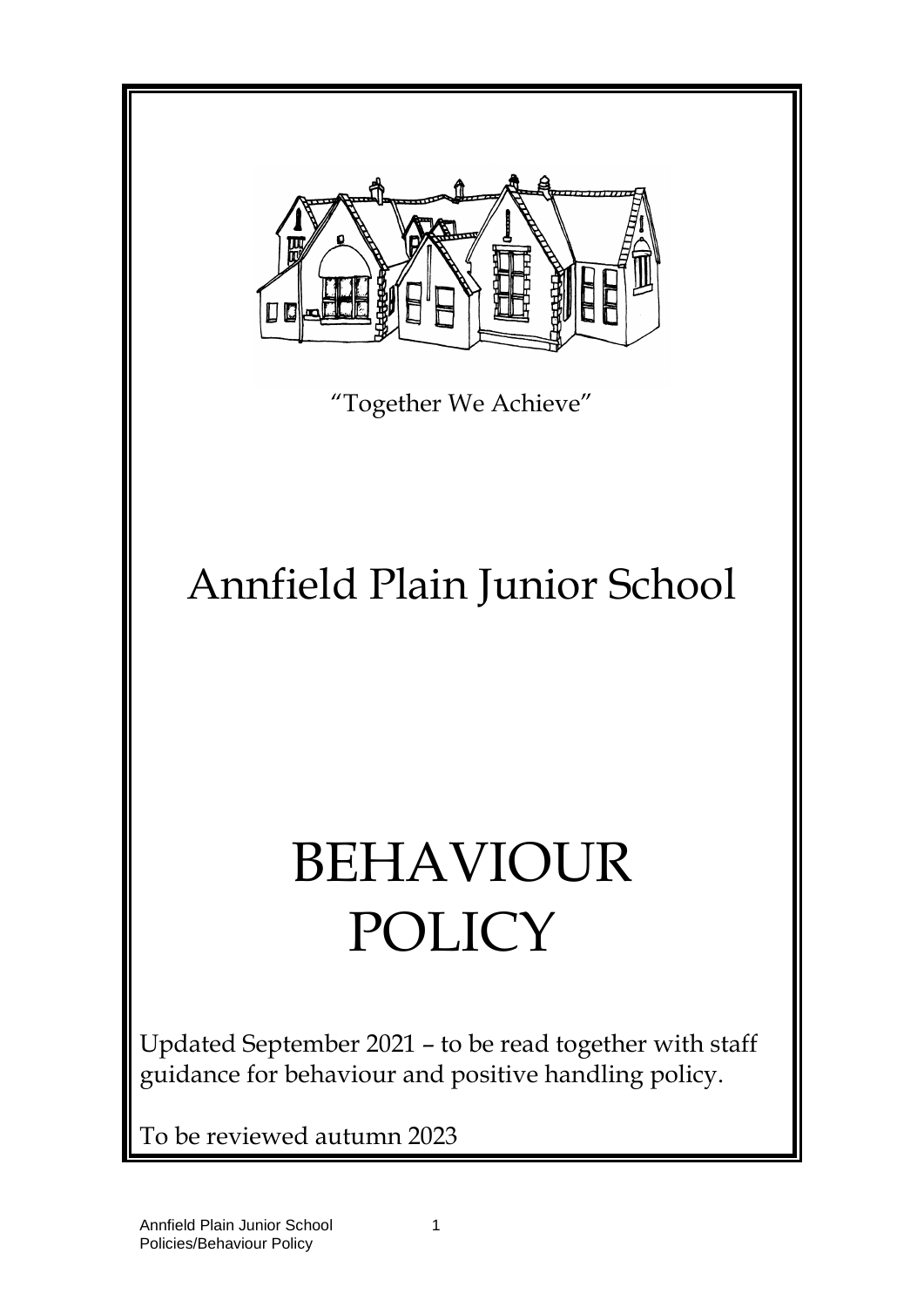### **POLICY FOR BEHAVIOUR**

#### **Introduction**

- THIS DOCUMENT is a statement of the aims. Principles and strategies for dealing with 'Behaviour' in Annfield Plain Junior School.
- IT WAS DEVELOPED originally in 1995 and is reviewed every 2 years through staff consultation, with appropriates changes made. It should be read in conjunction with the school's guidance for staff on Behaviour Management.

#### **Why is good behaviour necessary**?

• 'A school's central purpose is that children should learn. Good behaviour makes effective teaching and learning possible. Bad behaviour disrupts these processes'

#### **Aims**

- There should be a whole school approach to promoting good behaviour which is based on collectively derived and shared values; as well as rights and responsibilities.
- The school recognises the importance of PSHE and Citizenship Education, as well as school's life skills programme, as a means of promoting the values of mutual respect, self-discipline and social responsibility.
- The school also recognises the crucial role parents have in shaping their child's attitude which produce good behaviour in school. Their behaviour will reflect the firm guidance and role model they present to their child. Therefore, the school will actively seek the co-operation of all parents in the implementation of this policy.
- Realistically we aim to reduce negative behaviour by positively acknowledging good behaviour amongst our children and setting out to create an orderly and purposeful school environment.
- Clear distinction should be made between minor and serious offences and individuals, rather than whole groups, should be sanctioned. Sanctions should as far as possible be positive, not damage relationships or a child's self-esteem; they should not infringe on the aims and principles of the school.

#### **Principles in promoting good behaviour in our school.**

#### **PARENTS:**

As a school we should promote a welcoming atmosphere which encourages parents to become involved, formally or informally, in school life. All parents should be made aware of the school's behaviour policy, information about which will be sent to them in the school brochure and will be available on the school website. They should be actively involved in seeking solutions to situations, involving their child, which are causing major concern. Parents should also be offered support to build a consistent approach towards improving behaviour.

Parents should be aware that the school's Charging Policy expects them to accept responsibility for loss or any intentional damage their child may cause to premises or equipment. E.g. ruler, library book etc.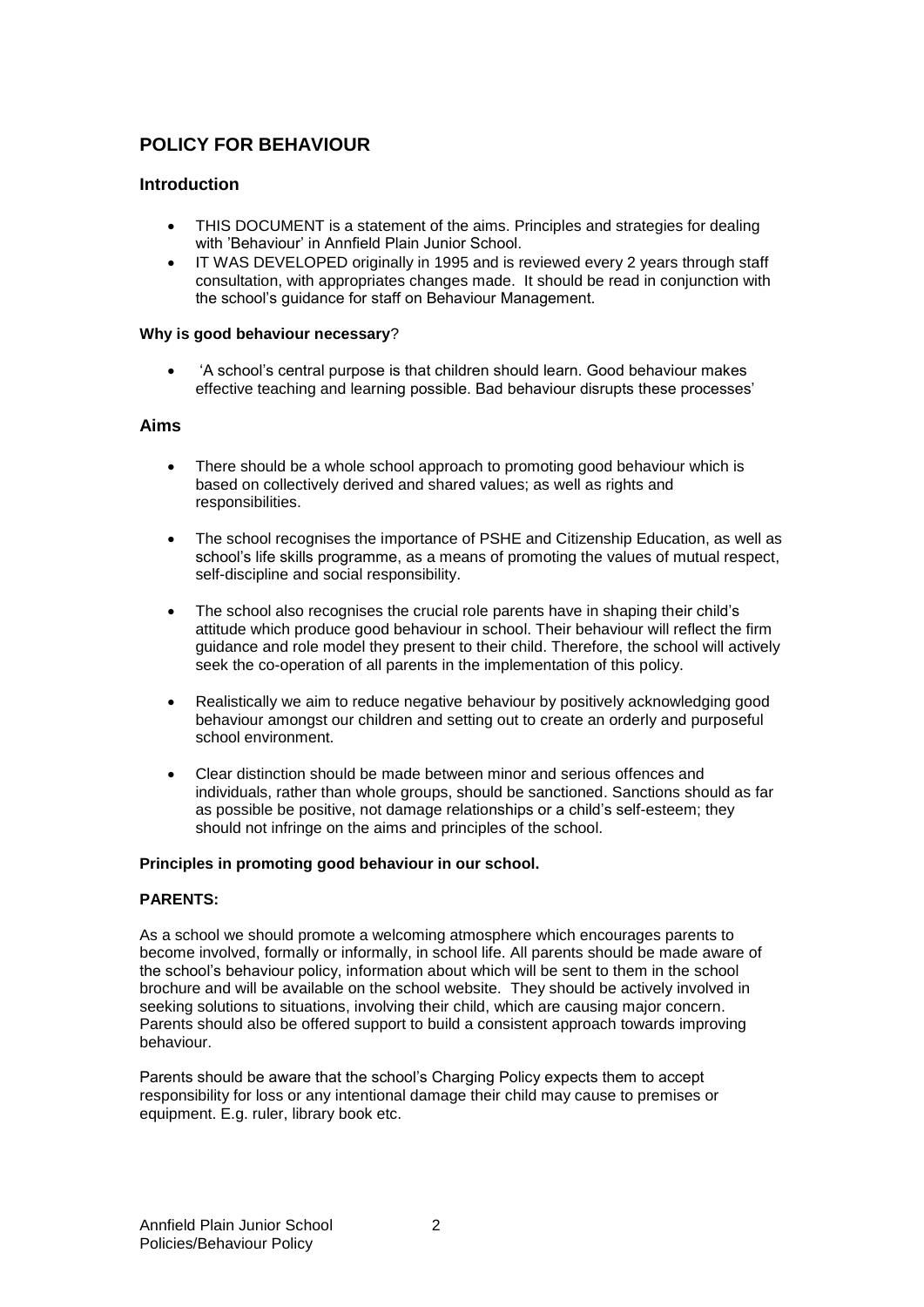An important component of our behaviour policy is that parents should be informed of their child's achievements as well as any behaviour incidents, through personal contact by staff and letters / certificates sent home.

#### **CHILDREN**

We are a rights respecting school. There should be opportunities for all children to take responsibility for their actions and for the standards of their behaviour. This is integral to school's behaviour system. Every opportunity should be given for older children to set good examples to younger ones, positive peer role models and for all children to look after each other's interests. It is essential for staff in school to recognise both the academic and nonacademic achievements of each child. Teaching staff are encouraged to inform parents of both positive behaviour and areas for improvement in behaviour.

Children with severe emotional and behavioural difficulties, or those with behaviours impacting on learning, are offered additional support to overcome such barriers to learning. Support school offers is:

-additional home-school contact through home-school behaviour book and/or regular contact; -referral into school internal support (e.g. group Getting Along, social skills, Listening Matters); –referral into school bought external support e.g. the EWEL team (emotional wellbeing and behaviour service), school counsellor, crisis response, educational psychologist;

-referral to external services e.g. off-site provision such as Waves or pupil referral units – Willows/Beeches, camhs referral for emotional wellbeing. This referral would result in an Individual Education Plan being produced to respond to the emotional and/or behaviour problems.

-exclusions are used for extreme behaviour issues where a child poses a risk to others, staff and/or pupils or themselves or causes extreme disruption making teaching impossible on a regular basis. Exclusions are a last resort and are only used if all the above have been exhausted.

#### **STAFF**

All members of staff, teaching and non-teaching, have the power to improve the standard of behaviour of the children in our school through effectively promoting an ethos of good work and positive behaviour. This should be reflected in the feelings of staff and children that they are both valued and respected within the school community.

Within the classroom it is generally agreed that if lessons are well organised and well delivered this will help to secure good standards of behaviour.

All staff working directly with pupils are encouraged to use our positive handling training to support them with the management of pupils with complex, unsafe behaviours. Time-out is a recommended technique, especially during playtimes and lunchtimes to allow pupils calming time down before discussing any incidents. Staff are recommended to use calming techniques such as asking pupils how they are feeling, rather than what they have done. If situations escalate positive handling techniques should then be followed (read the positive handling policy).

All staff should have the support of the school management when they are facing difficulties with behaviour. (For additional support for staff see staff guidance information)

#### **GOVERNORS**

The governing body can make positive contributions to developing and monitoring the school's behaviour policy. They also have specific responsibilities relating to exclusions of children from school for inappropriate behaviour, in line with agreed L.A. procedures.

The Head Teacher has a duty to ensure that the governing body is kept in touch with all significant developments in their school concerning behaviour. Regular updates on exclusions, support offered in school is given to governors in the Headteacher's report in the full governing body meeting each term.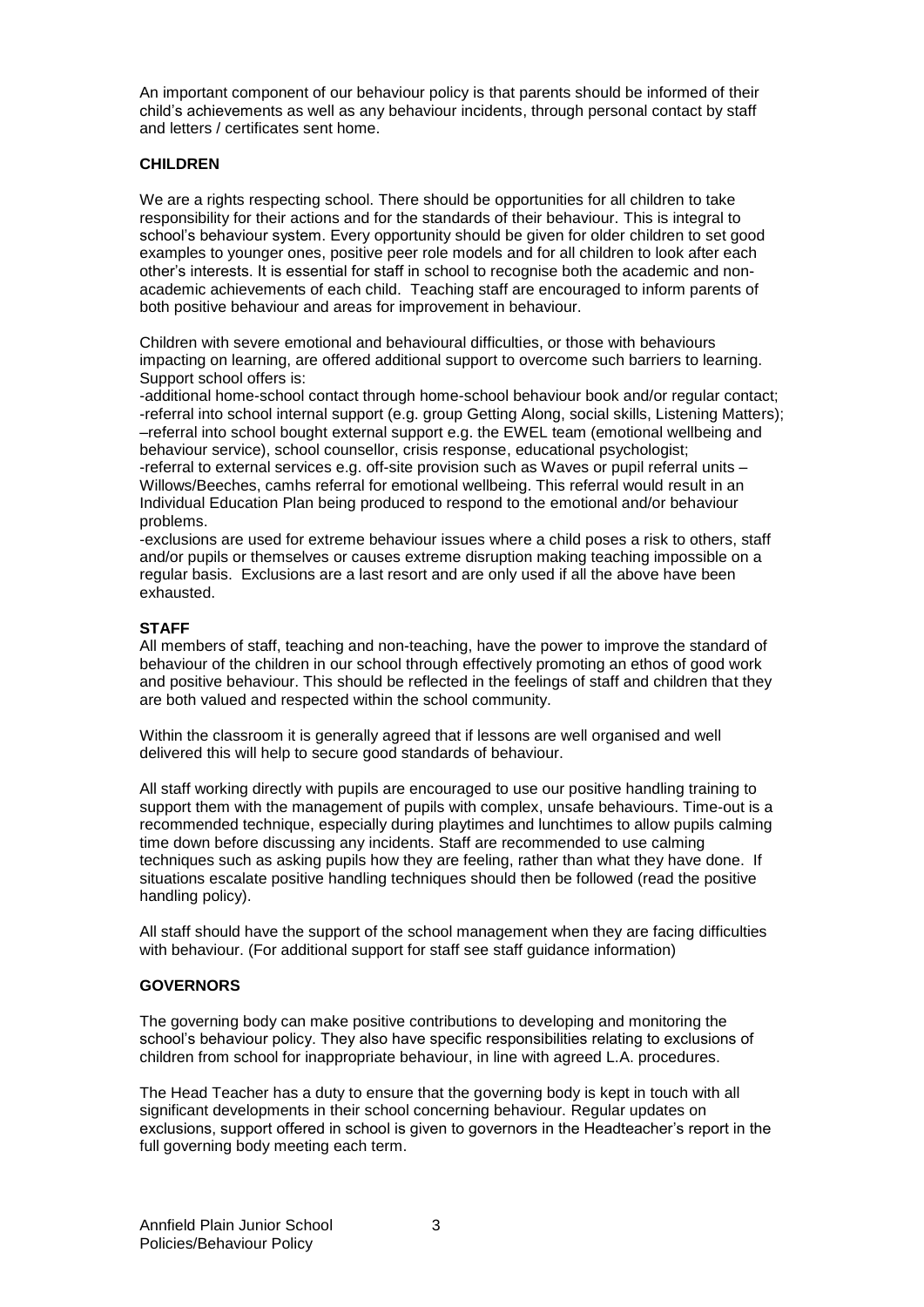#### **Strategies for promoting positive behaviour:**

- The school has produced "Annfield Plain's Big Promise", with associated rights and responsibilities relating to behaviour being displayed and discussed in classes both by staff and school council.
- We are a Rights Respecting School and pupils formulate their rights and responsibilities for their classrooms, the dining hall and house teams. Rules will be kept to an essential minimum and will include only those which the school can enforce. The children will be involved in the formulation of such rules and are encouraged to understand their rights and responsibilities. Pupils are encouraged to maintain this positive approach to rights and responsibilities outside of school, in their local community and homes.
- The school operates two systems of rewards. The first is a highly structured house point system which is meant to reward children positively for achievements reached. This system recognises the child's accumulation of house points leading to the presentation of personal awards, whilst still contributing to a general house total. This system is separate from the school's behaviour system.
- The school operates a highly structured behaviour rewards and sanctions green card system with daily and termly rewards for good behaviour (green card daily; bronze, silver and gold certificates termly with a letter home for good behaviour if a gold certificate is received, end of term treat for those not in detention) . This is displayed in all class rooms.
- The school also operates pupil of the week awards presented by the class teacher, weekly class attendance award and the headteacher's happy face awards. All of these support and encourage pupils to demonstrate positive behaviours.
- Trained playground pals, playground leaders, hut monitors, librarians, eco group and rights respecting ambassadors are used at playtimes and lunchtimes to encourage pupils to have successful playtimes and lunchtimes, building positive social skills.
- **Some pupils may need time out before discussions take place to resolve disputes/ incidents; the rights and responsibilities language should be used during these discussions. In addition, following a dispute staff should ask the key questions, "What were you thinking when you…?" and "How were you feeling when you…?" not the question, "Why did you do it?". This gains a clearer understanding for the staff and the pupil as to their actions.**
- All staff are encouraged to talk things through with children when they are being problematic and to foster good home-school relationships. (Again using the language of rights and responsibilities.)

GOOD BEHAVIOUR IS THE COMBINED RESPONSIBILITY of **all staff**, **teaching and nonteaching,** who should maintain good behaviour throughout the school and at all times be good models of behaviour, consistent with the school policy.

ALL CHILDREN HAVE THE RIGHT of equal access to learning, both social and academic, and should not be hindered by the behaviour of others.

#### **Strategies for Recording and Reporting**

- Each teacher will retain a book ~ *a consequence book*~ in which to record those incidents of inappropriate behaviour which they deem to be of a serious nature and for which a penalty point or points have been given. If a penalty point is given it is essential that the giver writes it in the consequence book. Remember, each term a pupil starts again with zero penalty points. Parents should be informed by the class teacher if their child receives a penalty point.
- When a child has had three penalty points in the consequence book they will be given a detention, **supervised by the class teacher**. Parents will then be informed by the class teacher of this detention, preferably through a phone-call or direct conversation, after school. The vast majority of our parents welcome contact with school at an early point if their child is behaving badly at school. **Please remember not to discuss any such issues at the school gate but ask the parent into school to allow privacy.** If a child receives a detention, they miss the end of term treat.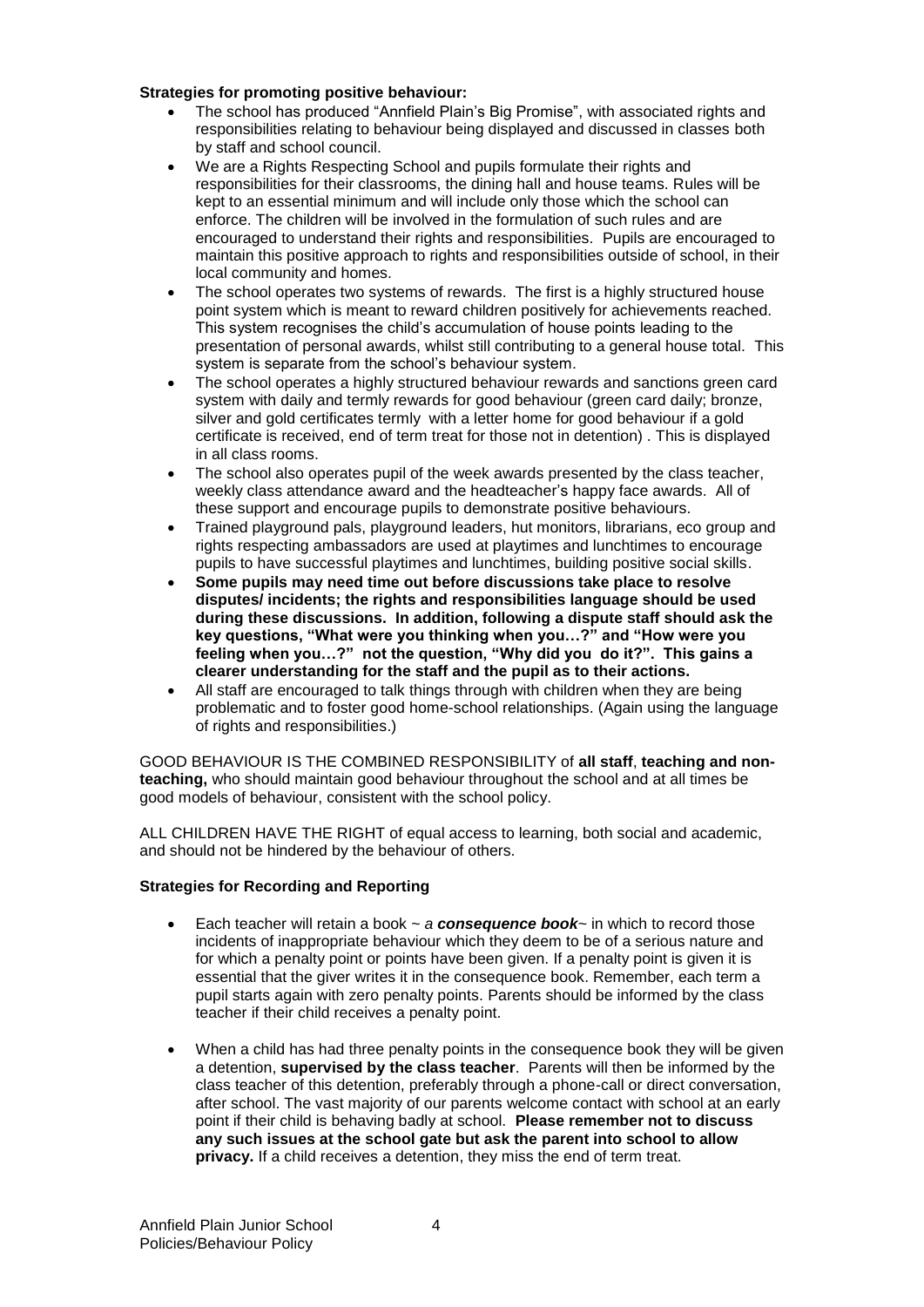- In addition, for persistent low-level disruption a home-school behaviour book can be used with specific targets for that child to be met throughout the day. To encourage the child to accept responsibility for their actions they must honestly tick or cross each target throughout the day, the book should be signed by teacher, sent home and signed by parents to be returned next day. It is the class teacher, working with the parents/carers who monitor the book, although if successful pupils can then take their book to show the Headteacher or Deputy Headteacher at the end of a week for a special sticker and praise.
- If the above strategies fail to bring about the desired behaviour, then a meeting will be held involving the child, parent and school. Referral to outside agencies may then occur and there will be weekly or daily reporting to parents and personal targets set for the child to achieve. For referral to external agencies parental agreement must be sought in a written form.
- If all the above are exhausted then fixed term exclusions may occur. The Governing Body will be informed of exclusions, any subsequent contracts that are set up and external agency involvement. Following exclusions, a contract may be set up between school, the pupil and the parents if deemed necessary.
- Children will be presented with their behaviour achievement award certificates  $\sim$ Bronze, Silver and Gold ~ each term as they attain them. Parents of those children who receive their gold certificate will receive a commendation letter from the Head Teacher.
- When a class completes their class happy face pyramid they receive an extra 20 minutes playtime supervised by the Headteacher. (Headteacher's Smiley Face special awards).

#### **APPENDICES**

- 1. The School Charter and School Rules
- 2. Flow chart of Behaviour Reporting Strategies
- 3. An outline of the House Points System, Behaviour Achievement Awards and the Lunchtime Behaviour System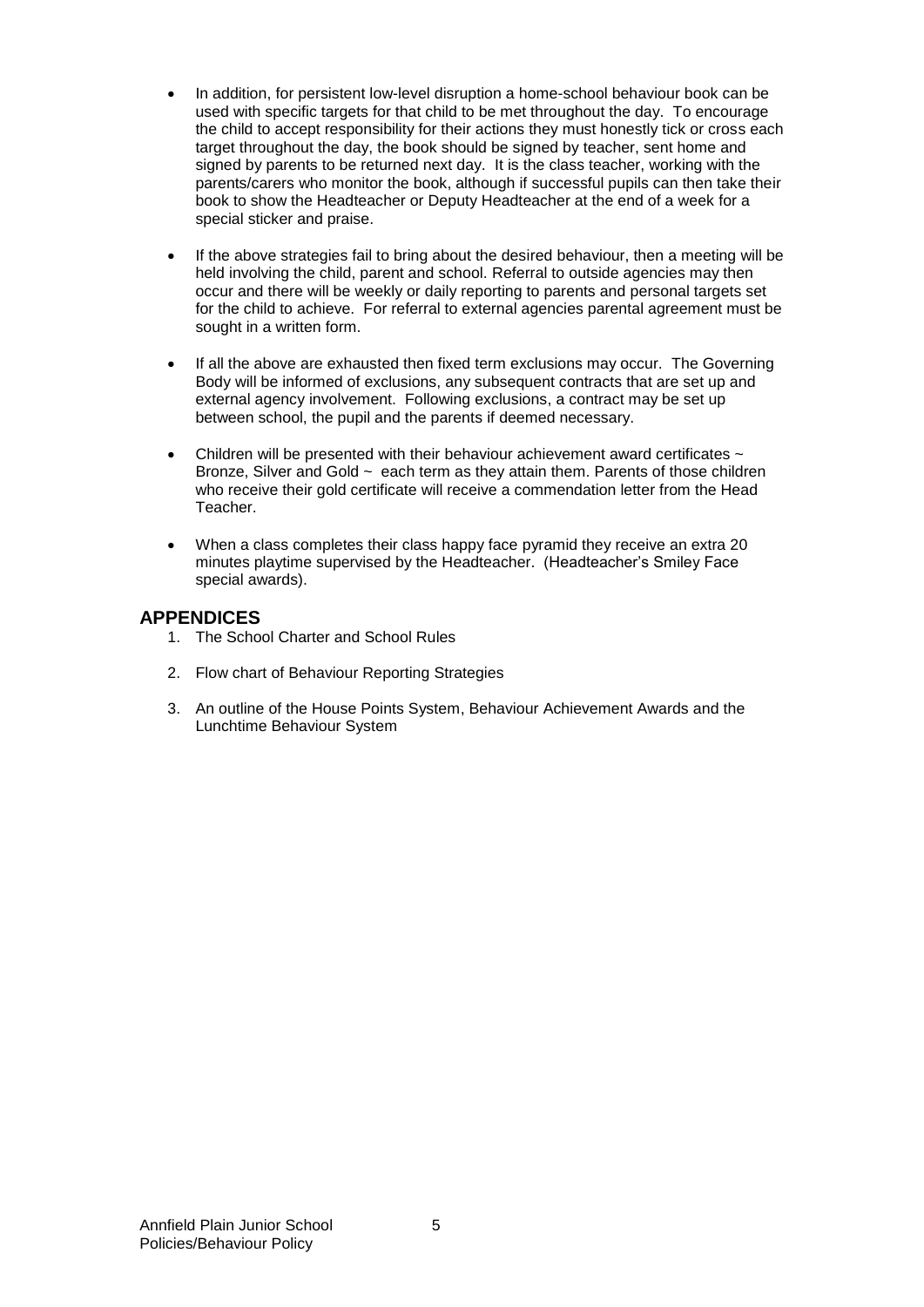### **APPENDIX 1**

#### **Our School Charter**

- ❖ We will be tolerant of others, regardless who they are or what they believe in.
- ❖ We will not accept bullying or upsetting of any kind.
- ❖ We will not pass by if we see anyone being bullied we will go for help.
- ❖ We will not allow bullying or upsetting of others going to or from school.
- ❖ We will use the seats in the playground correctly. We will respect the quiet area as a place for those children who do not wish to run around or be in games.
- ❖ We will keep our school tidy by not dropping litter or drawing on school property – walls, toilets, exercise books, etc.
- ❖ We will be honest when asked about anything we have done.
- ❖ We will be kind to others, even if they are not our friends, and will make new pupils and visitors welcome to our school.
- ❖ On school visits we will act in a way which bring credit to ourselves and our school.

#### **SCHOOL RULES**

- 1. At all times, we will be polite and friendly.
- 2. We will listen quietly to adults and other children, putting up our hands to speak.
- 3. We will always work hard and do our best.
- 4. We will move quietly and sensibly around school.
- 5. We will look after school and other people's property**.**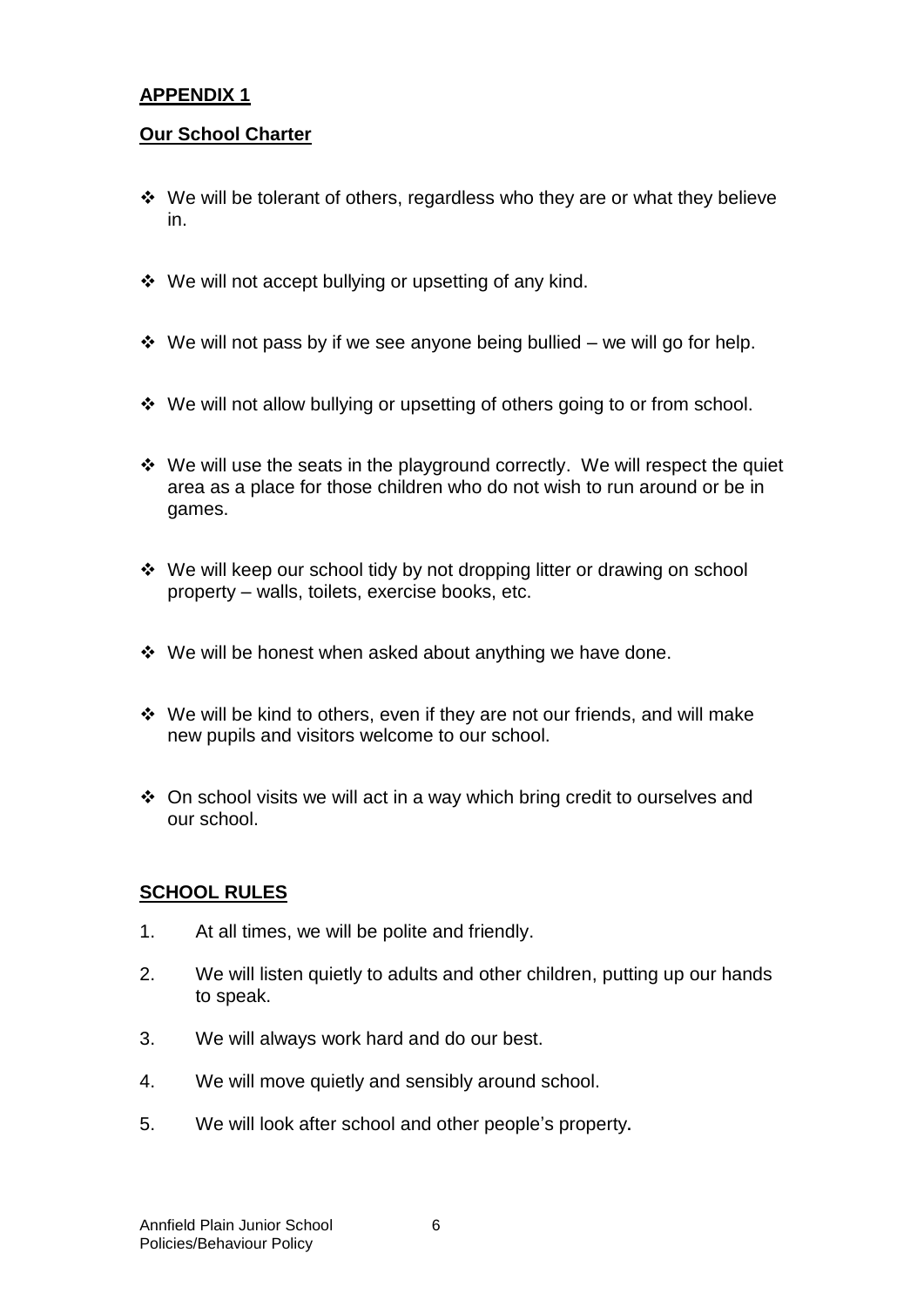